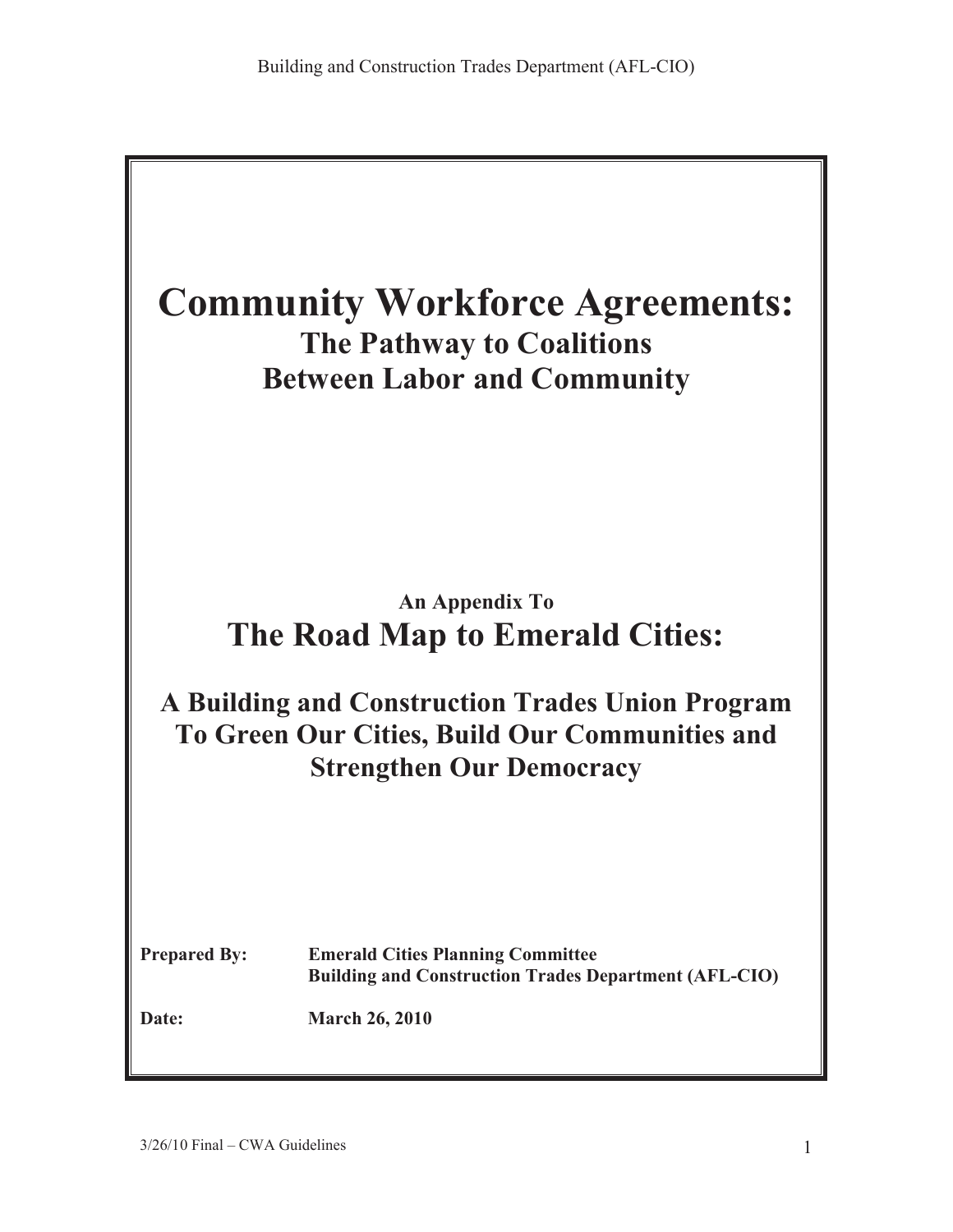# **Community Workforce Agreements: The Pathway to a Social Compact Between Labor and Community**

**An Appendix to the Building Trades Road Map to Emerald Cities**

# *Introduction and Overview:*

As the Road Map to Emerald Cities explains, the engine of the Emerald Cities Initiative is a dynamic partnership between labor and community and a common pledge to work together: to **green our cities** in ways that address the threat of climate change and chart a high-road path to economic revitalization; to **build our communities** in ways that create good jobs and promote equality; and, to **strengthen our democracy** in ways that give greater voice to community and labor and increase access to consequential decisionmaking about the urban future.

At the heart of the Emerald Cities Initiative is a new social compact between community and labor. **This guide to Community Workforce Agreements is an appendix to the Road Map to Emerald Cities and provides a framework to use an innovation on the traditional Project Labor Agreement to give life and meaning to that social compact.<sup>1</sup>**

The Building Trades have been clear and unambiguous about our commitment to work cooperatively with the broader community to achieve these two inseparable goals:

- 1. **Construct and expand pathways to good jobs and lifetime careers in the building trades for community members** through collaborative workforce development systems involving community-based training providers and union-based apprenticeship programs.
- 2. **Promote and extend the practice of collective bargaining** as widely and deeply as possible into building energy efficiency retrofit markets through progressive public policy and strategic union organizing in order to support and sustain the workforce development systems that lead to good jobs and lifetime careers.

**Community Workforce Agreements (CWAs)** are one of the most effective instruments to operationalize the social compact between labor and community and to achieve these two goals.

 $\overline{a}$  $1$  The Building and Construction Trades Department worked closely with the Partnership for Working Families in preparing this guide.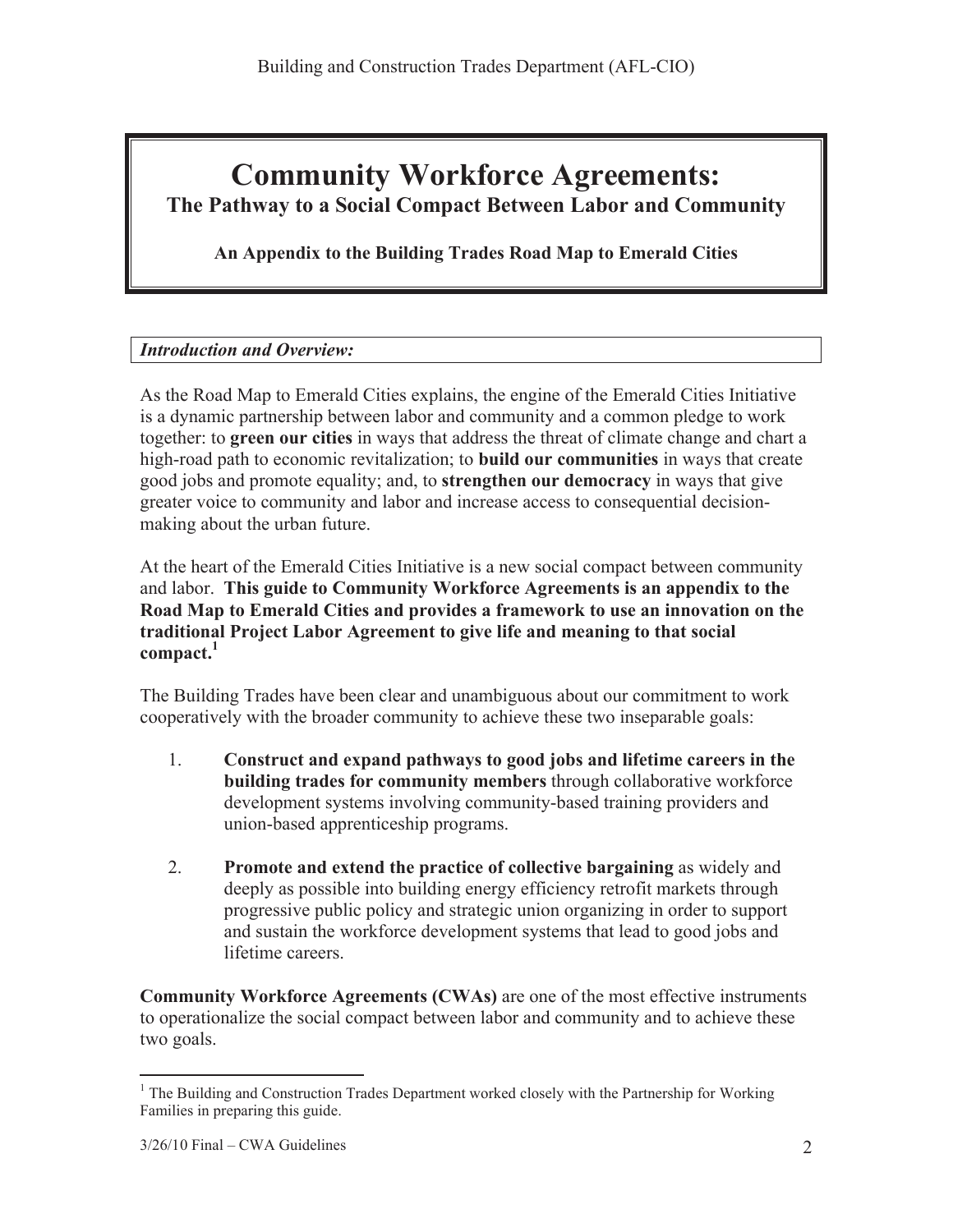Building trades union, community and government leaders often ask: What exactly are CWAs? What are the essential elements of a good CWA? How are they negotiated? Who should be signatory to a CWA? How can they be used to simultaneously construct new career pathways into the Building Trades and grow the union market by expanding the reach of collective bargaining? How should solid CWAs be monitored and enforced? This document is designed to answer these and other questions.

### *What is a Community Workforce Agreement?*

A Community Workforce Agreement is a formal, legally binding labor-management agreement that is negotiated between public or private construction end-users, the local Building Trades Council and prime contractors covering specified projects in a geographically defined jurisdiction. While the Building Trades Council leads in negotiating the CWA, individual Building Trades Unions are signatory to the agreement. The CWA is binding on all sub-contractors engaged in work on the specified projects.

Community interests are incorporated into the terms of the CWA. Community organizations may be signatory to agreements ancillary to the CWA, and should be involved in monitoring and assisting in the CWA's implementation. Accountability is an important principle for every CWA.

The overview and recommendations in this document are based on experiences related to approximately twenty Community Workforce Agreements that have been negotiated, signed and implemented across the country. This information represents the best thinking nation-wide among experts who have analyzed those experiences. The BCTD is not aware of any individual CWA that includes every component outlined in this document, but believes that the most effective CWA – meaning the CWA that best realizes the social compact between labor and community – would include these elements.

In the context of the Emerald Cities Initiative, a Community Workforce Agreement would ideally cover all of the building energy efficiency retrofit projects in a targeted city. Initially, an Emerald Cities CWA might cover projects in discreet subsectors of the emerging building energy efficiency market, like schools, municipal buildings, commercial structures, or public housing. But the use of CWAs need not be confined to any particular subsectors and can apply to both public and private projects that are part of an Emerald City's comprehensive retrofit plan.

One key purpose of an Emerald Cities CWA is to ensure that the two goals – job access and job quality – that underlay the social compact between labor and the community are actively pursued and persistently protected in a formal agreement covering retrofit projects. Thus, the CWA does two things. It creates new construction career opportunities for members of targeted communities. And, it establishes enforceable labor standards with collective bargaining and/or public policy.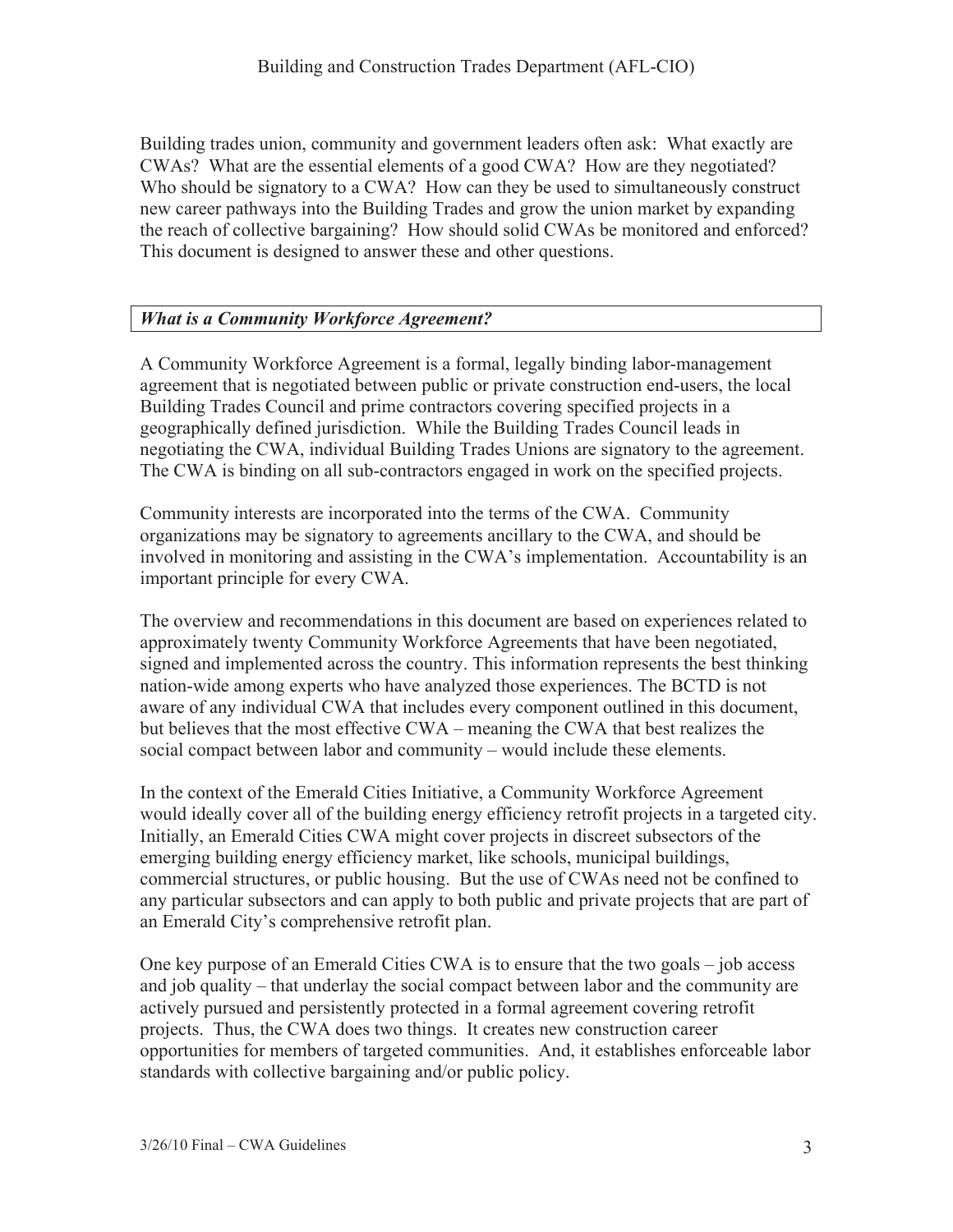Community Workforce Agreements build on the solid record and effective use of Project Labor Agreements (PLAs) in the construction industry. There is overwhelming evidence the PLAs serve the public interest.<sup>2</sup> But Community Workforce Agreements go well beyond the traditional experience and use of PLAs. They explicitly address the legitimate needs and interests of urban communities that have historically been excluded from the benefits of economic development or the tremendous opportunities that come with lifetime careers in the unionized Building Trades. In that sense, CWAs represent an effective tool to build new career ladders into the Building Trades, to expand the union market so that there are more jobs and greater employment opportunities for a growing union membership, and to strengthen a labor-community partnership fighting for progressive public policies.

Therefore, in addition to the centrality of the Building Trades in negotiating and enforcing CWAs, the broader community is a vital stakeholder and involved in a variety of potential ways that may include being consulted about the nature and content of the CWA, invited to endorse the CWA, and engaged in monitoring and assisting in CWA implementation.

# *What are some of the essential elements of a good CWA?*

While Community Workforce Agreements may vary from city to city, there are some essential elements of virtually every good CWA. These elements are merely identified below. They are more fully examined in later sections of this document.

# *Common PLA Provisions:*

Like traditional PLAs, Community Workforce Agreements cover terms and conditions of employment, including collectively bargained wage rates, benefit fund payments, hours, etc. They also encourage job stability and prevent costly delays by:

- Guaranteeing no-strikes and no-lockouts;
- Providing alternative dispute resolution procedures;
- Establishing the journey level to apprentice ratios on the covered project(s);
- Determining uniform hours, conditions, schedules, and work rules for the covered projects within a common contract time frame;
- Assuring contractor access to a well-trained and highly-skilled workforce through union referral procedures.

<sup>&</sup>lt;sup>2</sup><br><sup>2</sup> See *Project Labor Agreements in New York State: In the Public Interest*, Fred Kotler, Cornell University ILR School, 2009.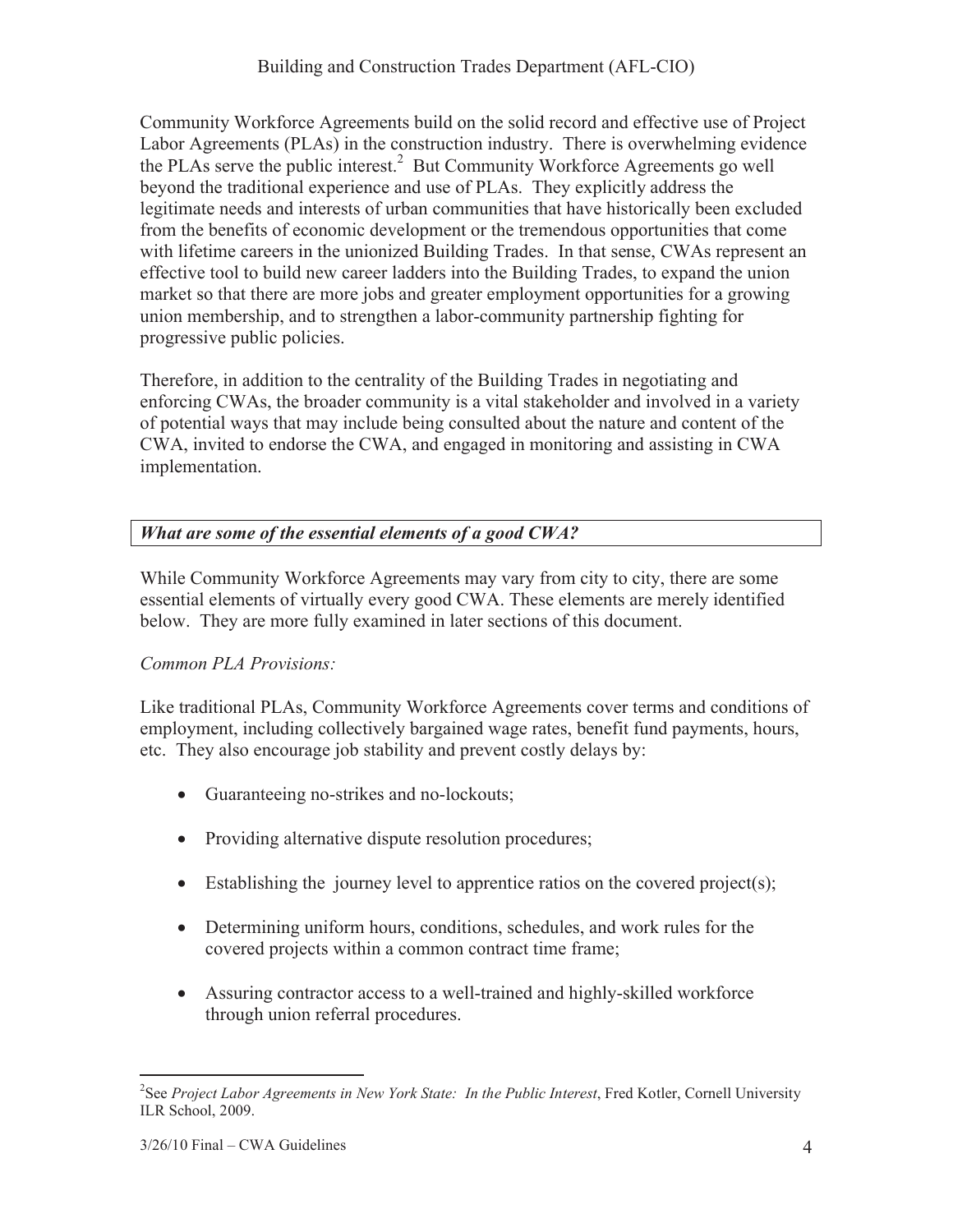# *Targeted Hiring Provisions Create Career Opportunities:*

Community Workforce Agreements also build well-defined career opportunities for under-represented communities by establishing apprenticeship utilization requirements and targeted hiring practices.

A CWA's hiring targets are not merely aspirational career goals. Rather, good CWAs set clear and concrete hiring goals that are strategically important and politically feasible. An effective CWA provides for real accountability and applies metrics to measure, monitor, evaluate and enforce agreed-upon employment goals for target categories of workers. These categories may be defined by geography (residence in a low-income neighborhood, census tract, or zip code), economic status (income), or some other legally defensible criteria.<sup>3</sup> Related to targeted hiring, some key CWA elements include:

- Specific percentage of the total workforce on covered projects that come from the targeted categories of workers;
- Specific percentage of the total workforce on covered projects that come from jointly-administered registered apprenticeship programs;
- Specific percentage of the first-year apprentices and/or total apprentice workforce on covered projects that come from targeted categories of workers.

#### *Accountability Is Key:*

Accountability is ensured in a number of ways, including:

- Reporting requirements tied to prevailing wage enforcement and using the review of certified payrolls with a coding system that identifies workers from targeted categories;
- Monitoring systems that are established at the very start of a covered project, with regularly scheduled evaluations during the life of the project and early warning alerts when projected hiring targets are not being met;
- An individual coordinator or authorized agency tasked with overseeing the implementation of the targeted hiring provisions of the CWA;
- Establishing a targeted hiring plan at the outset of the project that includes outreach, recruitment, selection, orientation, training and placement processes.

 $\overline{a}$  $3$  Workers from these specified categories may or may not retain their "targeted" designation for a finite period of time or until their actual employment, residential, or economic status changes.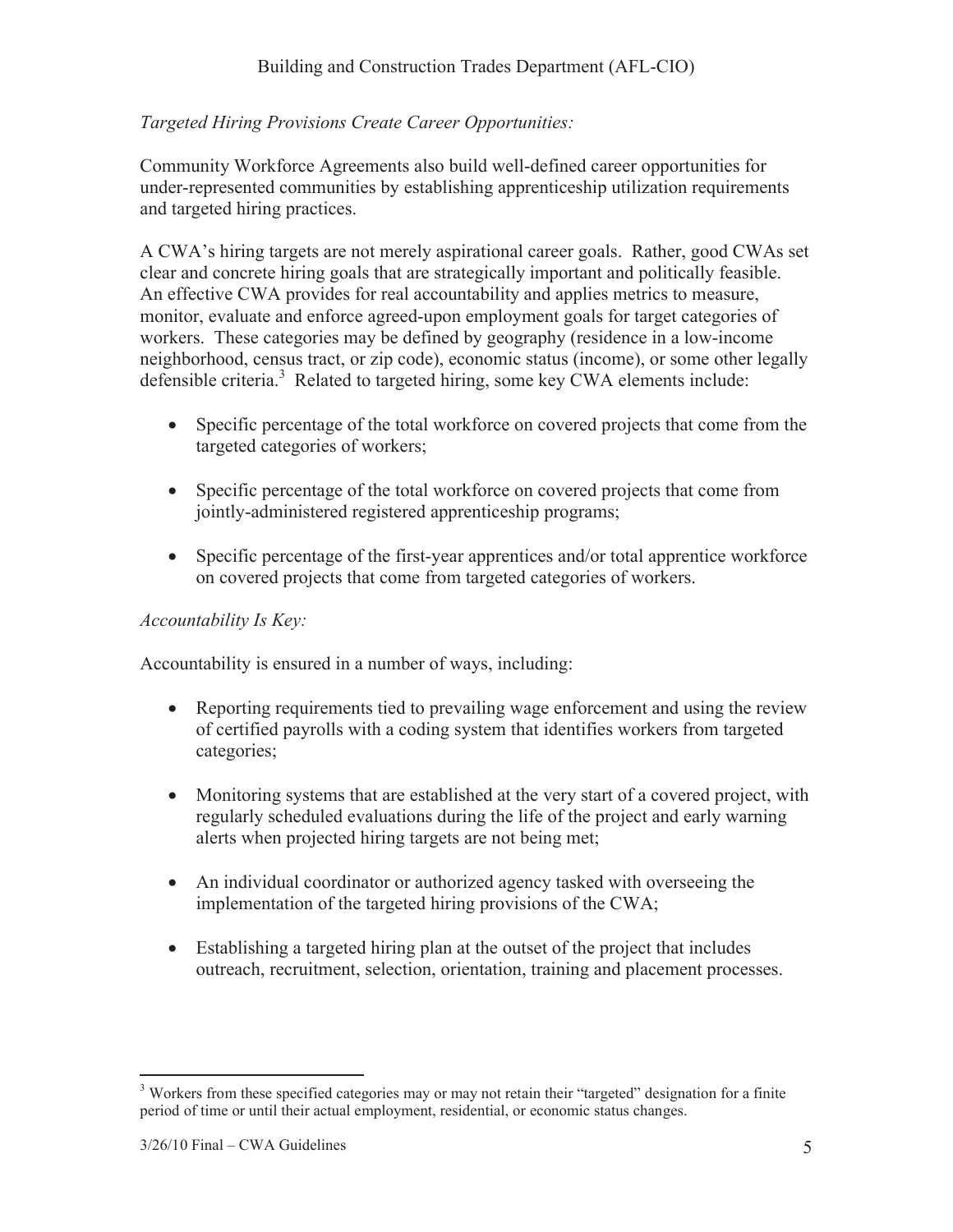### *Flexibility Is Important:*

CWAs typically establish a framework that helps guide all project stakeholders through the process by which low-income and local residents will get access to construction careers, but also help encourage flexibility given the challenges involved in pursuing these goals. Establishing project-wide goals, for example, can enable the overall project to meet the targeted hiring goals even if some trades have difficulty recruiting and some contractors have difficulty employing targeted workers. [In some cases, goals may be achieved by contractors engaged on a covered project employing workers from targeted categories on other projects outside the scope of the CWA.]

#### *Community Input:*

The broader community should be engaged to provide essential input and support to enhance the effectiveness of a CWA. The community's roles and responsibilities should be outlined in the CWA and may include:

- $\bullet$  Designation of a jobs coordinator a representative of a community organization, training provider, or public agency – to help identify potential employees from the targeted hire categories;
- Community partners offering systematic outreach, promotion, recruitment, selection, soft job skills, remediation, pre-apprenticeship training, and referral to union-based apprenticeship programs.

#### *Union-Based Apprenticeship Programs On and Beyond Specific Projects:*

Union-based apprenticeship programs are a critical part of any meaningful career pathway for community members to access lifetime careers in the unionized Building Trades. Therefore, jointly-administered registered apprenticeship programs should be involved in the promulgation of targeted goals.

CWAs can build on important advances in local hire agreements that require an agreed upon ratio of the apprenticeship-slots on a covered project be reserved for workers from the target employment category. Rather than tying targeted hiring programs and requirements exclusively to specific projects, a CWA can use a strategy that assesses the total job creation achieved through a CWA-covered project and identifies a portion of those new jobs for apprentices that come from targeted categories, even if some of those new jobs are not actually on the covered project. Construction jobs – and especially lifetime careers – are not generally connected to or sustained by a single project. They involve the acquisition of lifetime craft skills and portable credentials that are carried from project to project.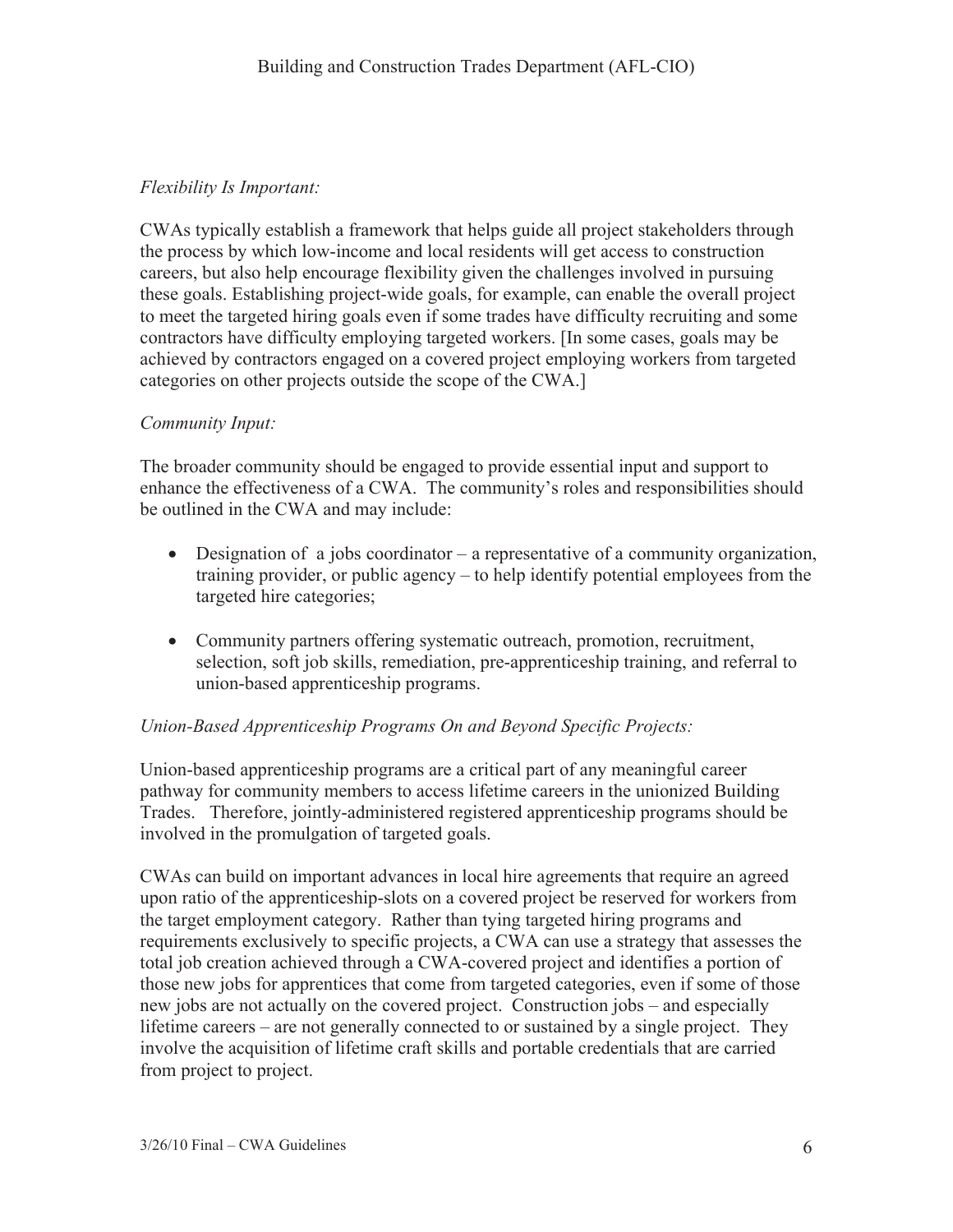# *Implementation:*

CWAs that take this approach should include at least two provisions that increase the likelihood of their successful implementation:

- $\bullet$  Direct entry which really means direct access into unionized apprenticeships for individuals who seek to enter a trade through employment under the terms of a Community Workforce Agreement;
- Direct referral from unionized apprenticeship programs to employment on projects covered by an Emerald Cities Community Workforce Agreement.

Every entity, organization or institution that has an important role or responsibility related to the successful implementation of an Emerald Cities Community Workforce Agreement should have their obligations clearly articulated.

# *What are some of the legal issues that should be considered in negotiating CWAs?*

A sound Community Workforce Agreement needs to be carefully crafted to avoid legal challenges. Constitutional law, federal labor law, local law, and restrictions placed on various funding sources all can affect the details of a CWA. Because CWAs can arise in many different contexts, these legal issues need to be handled in different ways.

The important thing to remember is that *every legal issue has a resolution*: every important aspect of a CWA can be tailored to address legal issues that are present in that context. Any broad statement that some important aspect of a CWA is unlawful is flatly wrong. Community Workforce Agreements should be carefully crafted with the input of skilled lawyers who are familiar with CWAs. This will make the CWA less vulnerable to legal challenge.

# *Why focus on the targeted hiring elements of a solid CWA?*

A solid Community Workforce Agreement, like any Project Labor Agreement, should ensure the safety and well-being of workers on the covered project. But it should also provide a clear roadmap for workers from targeted categories to secure a designated percentage of the new jobs being created by the project.

Building trades union leaders are generally familiar with the standard menu of items negotiated in PLAs that address wages, benefits, hours, conditions, referral procedures, dispute resolution plans, etc. But the elements of a good targeted hiring program may be less familiar to many building trades unionists. This document focuses on some of those elements.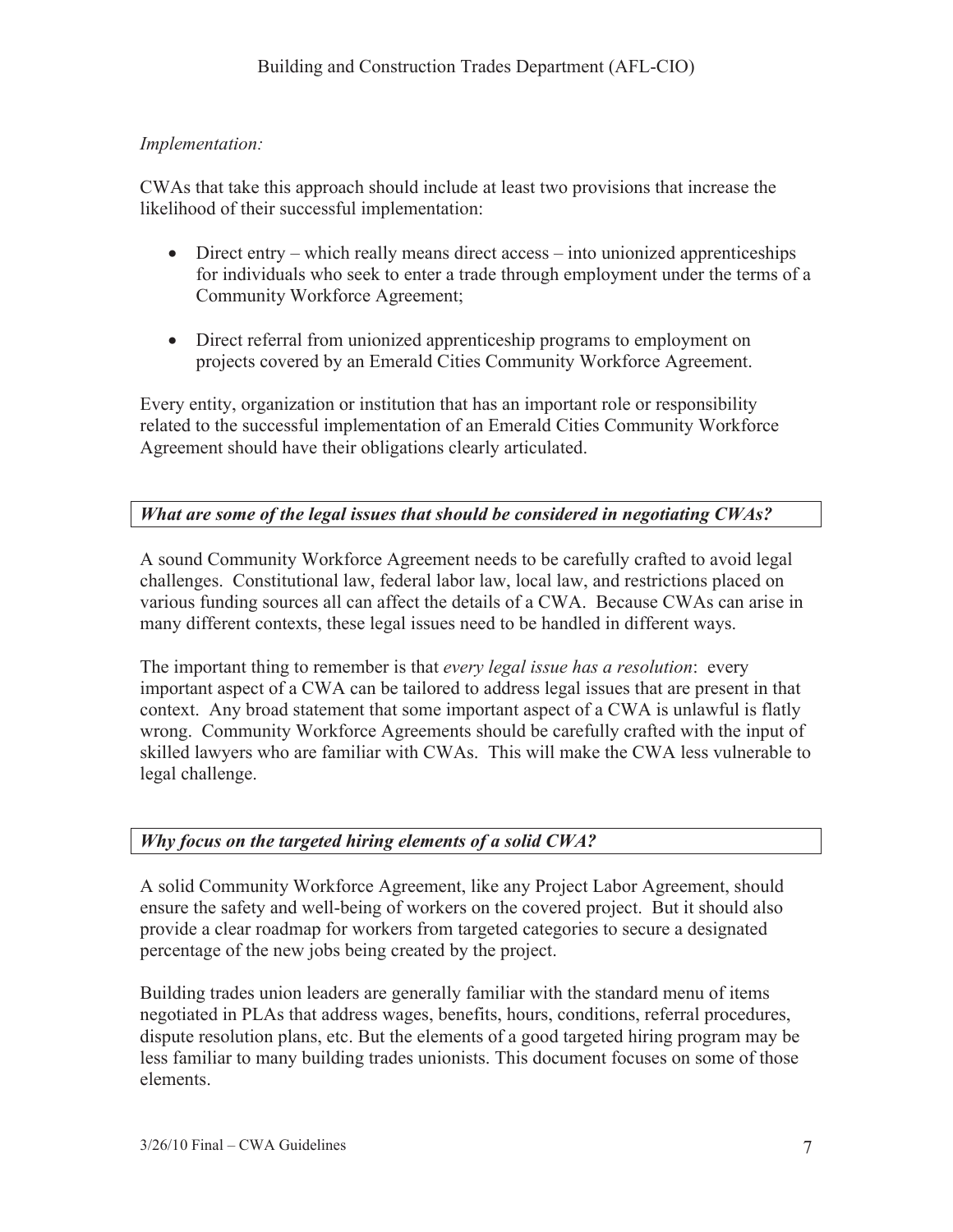Growing evidence demonstrates that the interests of building trades unions and underrepresented communities seeking access to lifetime construction careers can be effectively met with well-structured Community Workforce Agreements. The elements of that kind of CWA-based targeted hiring program appear below.

#### *What are the elements of a good targeted hiring program?*

There are clear benefits of including a targeted hiring program in a Community Workforce Agreement. It helps reposition the Building Trades in a changing political environment and demonstrates how extending the practice of collective bargaining serves a broader public interest. By creating a pipeline of new workers into the building trades, a targeted hiring program can help build the labor-community partnership that is at the core of Emerald Cities.

Such a pipeline can also address the long-term labor needs of our industry as the current generation of baby boomers retires. Currently, there are too many of our incumbent members who are unemployed and waiting for construction to pick up. These "on the bench" workers are coping with the difficulty and hardship of near catastrophic levels of unemployment in the construction industry. Nevertheless, we anticipate that, in the longer term, we may face a severe labor shortage in the industry, in general, and in the emerging building energy efficiency market, in particular. It is important to think about a targeted hiring program as a political and economic investment in the future of our unions and the future of our industry, not as competition for our existing workforce.

Aspirations to recruit, train and place new workers must be backed up with a clear statement of the hiring and recruitment process, explanation of the responsibilities of all stakeholders to make this hiring possible, and investment in relationships with the community-based organizations, job training providers and pre-apprenticeship programs that will help make it happen.

A good Community Workforce Agreement should specify the following elements of a strong targeted hiring program, which are listed here and elaborated on in subsections, below:

- *A. Clearly Articulated Hiring Goals*
- *B. A Definition of the Targeted Employment Category*
- *C. The Definition of Good Faith Effort*
- *D. The Monitoring Process*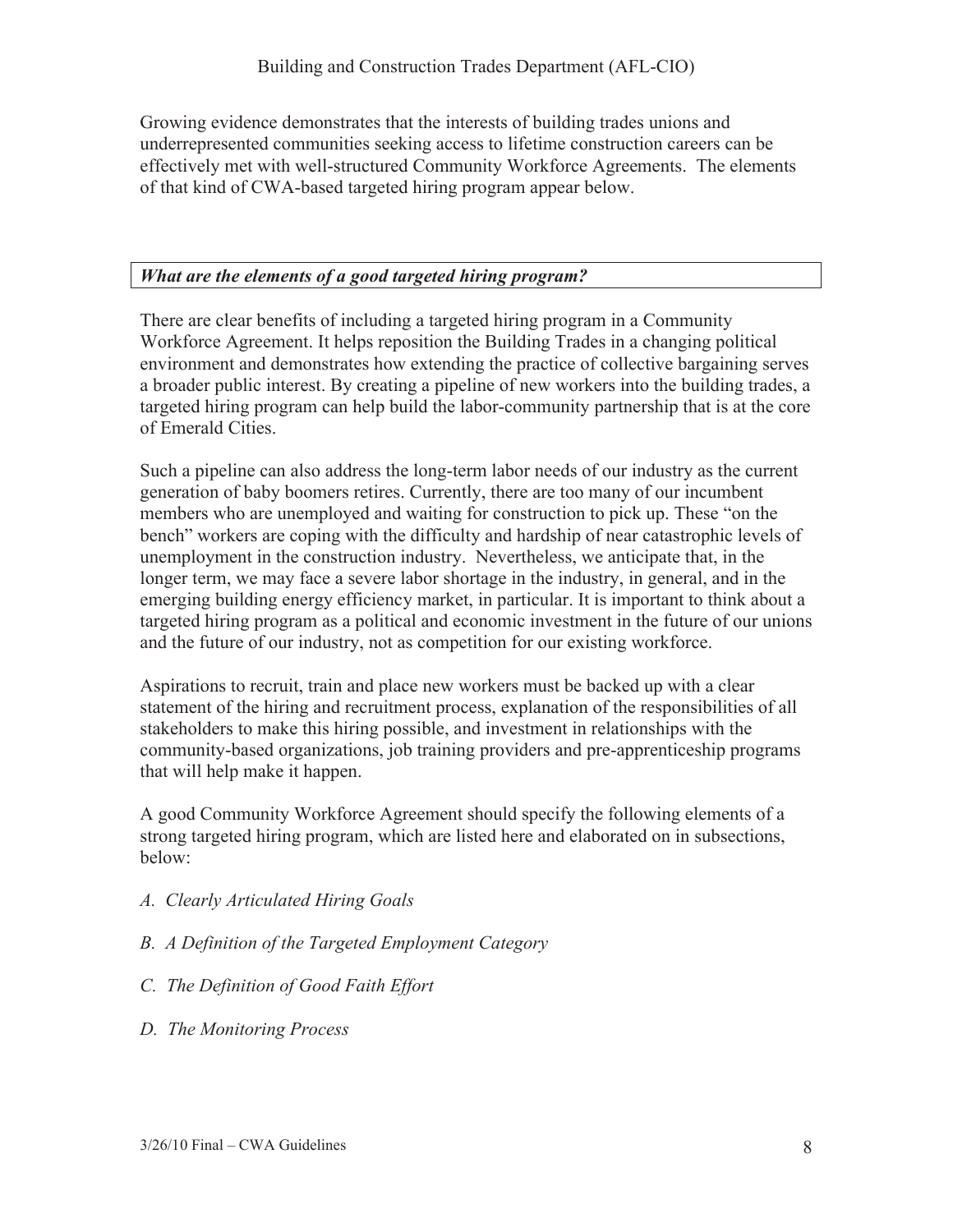#### *A. Clearly Articulated Hiring Goals*

The Community Workforce Agreement should establish numerical goals for hiring targeted workers on covered projects. These goals provide a concrete way to demonstrate how the covered construction project(s) will benefit the local community by articulating a commitment on the part of unions, contractors and the project's end-user to make real and meaningful efforts to offer new and/or underrepresented workers access to construction careers as part of the project.

Three sets of hiring goals should be included in the CWA.

**1. A requirement that a designated percentage of all worker hours be performed by members of the targeted workforce, along with clear standards for what constitutes good faith effort toward meeting that requirement.** The PLA that covered modernization of the Oakland ports (MAPLA) set a goal that 50% of all hours worked, on a craft-by-craft basis, come from targeted communities. The City of Los Angeles has negotiated several PLAs to cover sewer, road and police station construction. Those agreements require  $30 - 40\%$ of all worker hours be performed by residents of the local impact area, with 10% of the work to be performed by disadvantaged workers.

Project-wide goals, rather than trade-by-trade or contractor-by-contractor goals create more flexibility and increase the likelihood that all project stakeholders will make some progress toward diversifying the hiring pool.

**2. An apprenticeship utilization requirement with a designated percentage of total hours to be performed by apprentices.** The bulk of new entrants into construction careers enter through apprenticeship. If apprenticeship utilization is not required, then new workers may not have meaningful opportunities to enter the construction trades through the project. The Oakland MAPLA established a goal that 20% of the work be performed by apprentices. To pre-qualify as a potential contractor or subcontractor on a CWA-covered project, a bidder must participate in a legitimate, certified and registered apprenticeship program.

**3. A goal that a set percentage of first-year apprentices and/or of total apprentices come from the targeted hiring category.** Creating a mechanism for placing new apprentices on CWA-covered projects supports the "earn while you learn" apprenticeship model and provides the best opportunity for new workers to get into construction careers. In addition to requiring that 20% of the work be performed by apprentices, the Oakland MAPLA also set an ambitious target that all of the apprentices should come from the targeted employment category.The LA Community College District CWA requires that 30% of the hours be worked by apprentices, with half of those hours targeted to first year apprentices.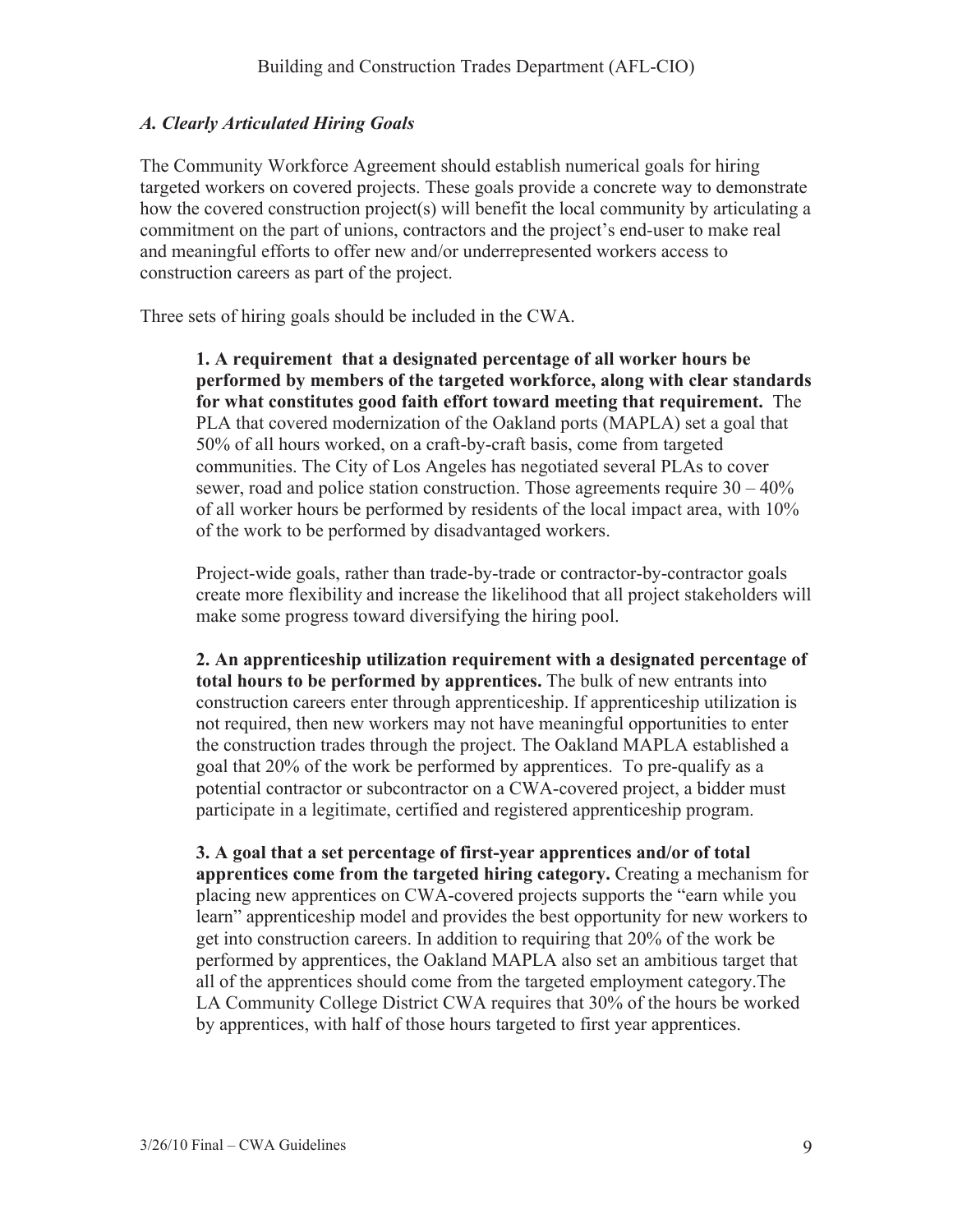# *B. A Definition of the Targeted Employment Category*

By including a definition of the targeted employment category, the CWA identifies the group of workers whose employment will satisfy the targeted hiring goals, and who are the intended beneficiaries of the CWA's targeted hiring provisions. Though very often low-income communities and communities of color are key constituencies for these agreements, actually identifying workers of color and women workers as the target employment categories creates legal problems, and may render the agreement vulnerable to a lawsuit.

Instead, a model CWA should focus on addressing poverty as a core component of the agreement and should identify a targeted employment category of low-income workers who would benefit from fuller access to construction careers.

The definition could include:

- Residents of census tracts or zip codes that have high poverty or unemployment rates (zip codes and census tracts should be identified specifically by number);
- $\bullet$  Residents of neighborhoods that surround the project, especially if the project area is in a low-income part of the region (e.g., workers or job-seekers who reside within a three mile radius of the project);
- "Hard-to-employ" workers, including people who are on or recently left public assistance, single parents, workers with a history of homelessness, and workers with a criminal record;
- Un- or under-employed residents of low-income households throughout the city or region; and/or,
- Graduates of named pre-apprenticeship programs.

When deciding how to define the targeted employment category, keep these considerations in mind:

- Target strategically establish a targeted employment category that provides new opportunities for poor people to get into high quality construction careers and demonstrates how the covered project(s) will benefit the broader community;
- $\bullet$  Be expansive reach broadly to attract and recruit the best candidates from underrepresented groups into the Building Trades;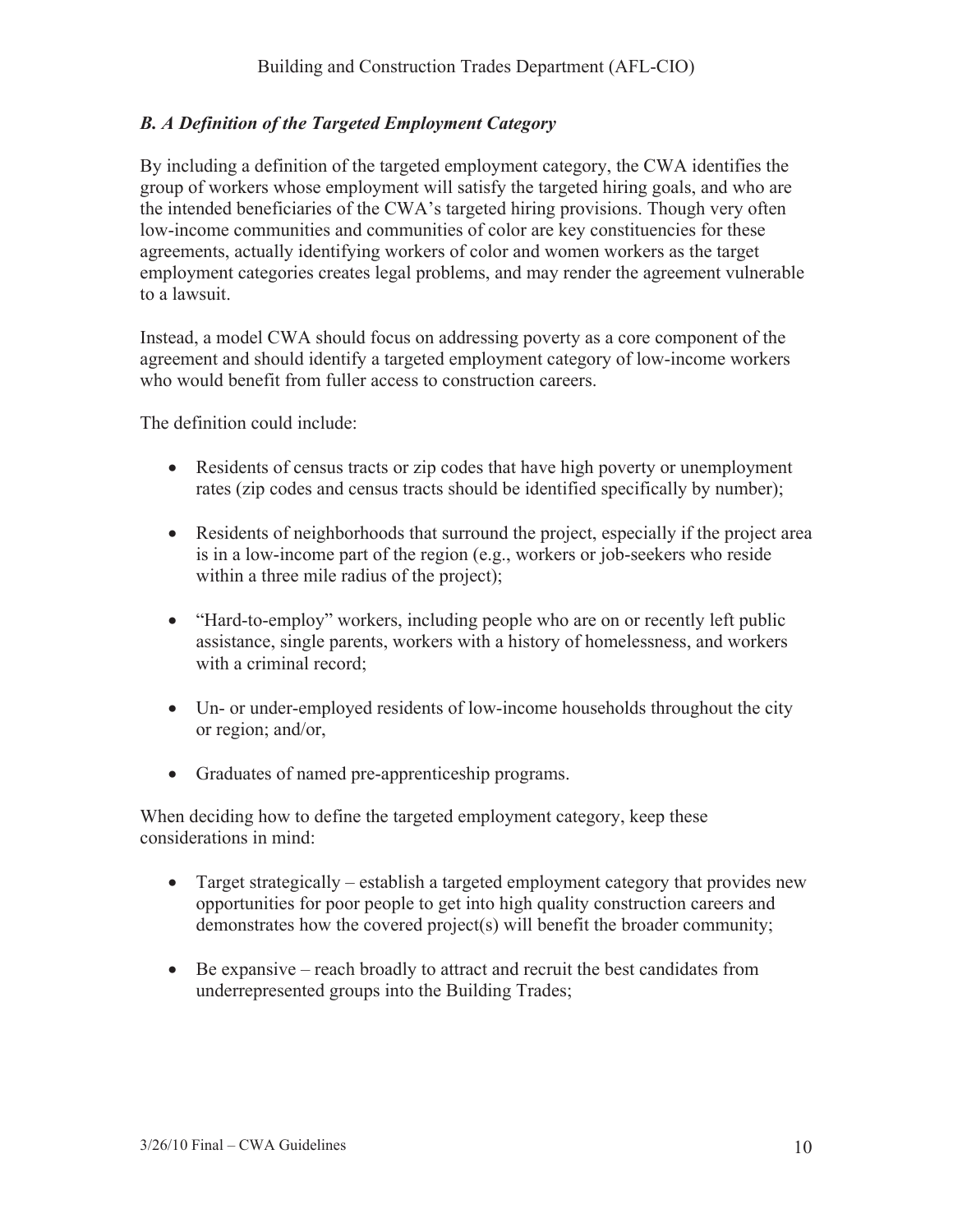• Think about implementation – be sure someone is tasked with tracking and monitoring the hiring process according to the terms of the definition. Don't let end users, project managers, or contractors slide. Hold them – and not just the Building Trades – accountable for promises made. Certified payroll records already show zip code of residence. Graduates of named pre-apprenticeship programs are easily verified. For any definition that includes more detailed requirements, be sure there is a way to identify and verify that workers hired for the covered project(s) have those characteristics.

#### *Example: City of Milwaukee Residents Preference Program*

The City of Milwaukee established a creative and relatively uncomplicated way to identify qualified job seekers as part of its Residents Preference Program. Under the terms of the program, targeted workers would perform 40% of all public infrastructure work contracted through the city's Department of Public Works (DPW). In order to qualify, job-seekers must be un- or under-employed and live in a low-income household anywhere in the city. DPW has designated community agencies to identify and recruit workers. These agencies ask job-seekers to sign an affidavit that they meet the targeted worker definition. Once job-seekers are put on the qualified worker list, they can continue to work on DPW projects for five years before they are considered to be no longer under-employed. This process establishes a low hurdle for verification, specifically identifies the agencies that are authorized to accept affidavits and put workers on the list, makes it easy for qualified workers to show compliance, and also gives new workers a window of time to continue working as a targeted worker so that they can stay employed, get on their feet and stabilize their households before they have to compete for work on their own in the labor market.

#### *C. The Definition of Good Faith Effort*

The best Community Workforce Agreement will explain what each entity has to do to demonstrate a good faith effort at meeting the hiring goals. The project owner, managing agency, contractors and subcontractors, union hiring halls, and apprenticeship programs may all have to alter and adjust their standard procedures to help achieve the hiring targets.

Enforcement mechanisms work best if the targeted hiring program is defined as a requirement with clear consequences for violation. The CWA should also lay out the process by which a contractor, JAC or union hiring hall can show compliance even if they do not meet the numerical requirements. The process would include all the activities these entities would have had to engage in if they were abiding by the terms of the agreement.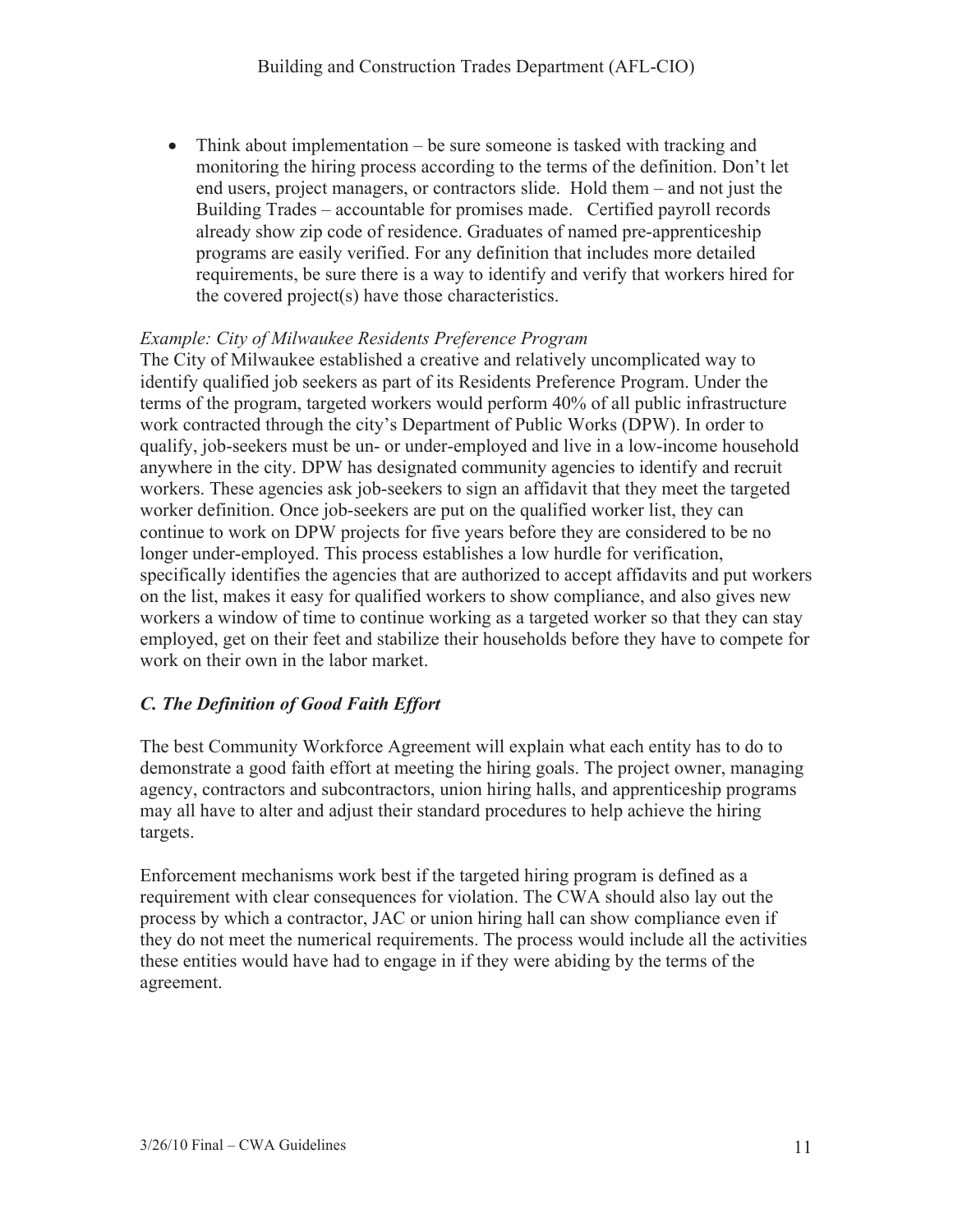These responsibilities include the following:

- Contractors must show that they have asked the hiring hall for referrals that fit the targeted hiring requirements. They should be able to document these requests and show that they have made every effort to hire and keep targeted workers on the job.
- The union hiring halls must be willing to refer workers from the targeted category as they are needed. In some cases, this may mean that targeted workers are referred before other workers that are above them on the list.<sup>4</sup> The hiring halls should be able to show that they have a mechanism for identifying the targeted workforce and referring them to the job.
- Apprenticeship programs must show that they have opened up or reserved slots for new apprentices who meet the targeted hiring requirements, and that they refer those workers to contractors working on the CWA-covered projects, as requested. They may also be asked to demonstrate that they are working with named preapprenticeship programs (if there are any) in the community to help identify and recruit workers into their apprenticeship programs.

# *D. The Monitoring Process*

The Community Workforce Agreement should specify the information contractors are required to submit to verify their compliance with the targeted hiring program. The monitoring information should include specific explanation of how often the information is submitted, to what entity (preferably a public agency or a committee with broad representation of project stakeholders), and how often that information is reviewed to determine progress.

One way of monitoring is to ask contractors to submit monthly certified payroll records that include indications of which workers met the targeted hiring criteria. Monitoring of progress toward hiring goals should start early in the project. Once the project is half over, or more, it becomes harder and harder to make up lost ground on the targeted hiring program because too much of the work is already committed or completed. Contractors should be able to show early on that they are meeting the targeted hiring requirements, or that they have a plan to meet them.

The best Community Workforce Agreements make this information public, by establishing a committee of stakeholders to receive the data, evaluate progress, and provide problem-solving support for contractors who are having difficulty meeting the hiring goals. This committee could include representatives of the general contractor and end-user, as well as the union hiring halls and apprenticeship programs and representatives from community-based organizations.

 $\overline{a}$ <sup>4</sup> This may require changes in referral procedures and/or waivers from established dispatch rules, which should be set out in the CWA.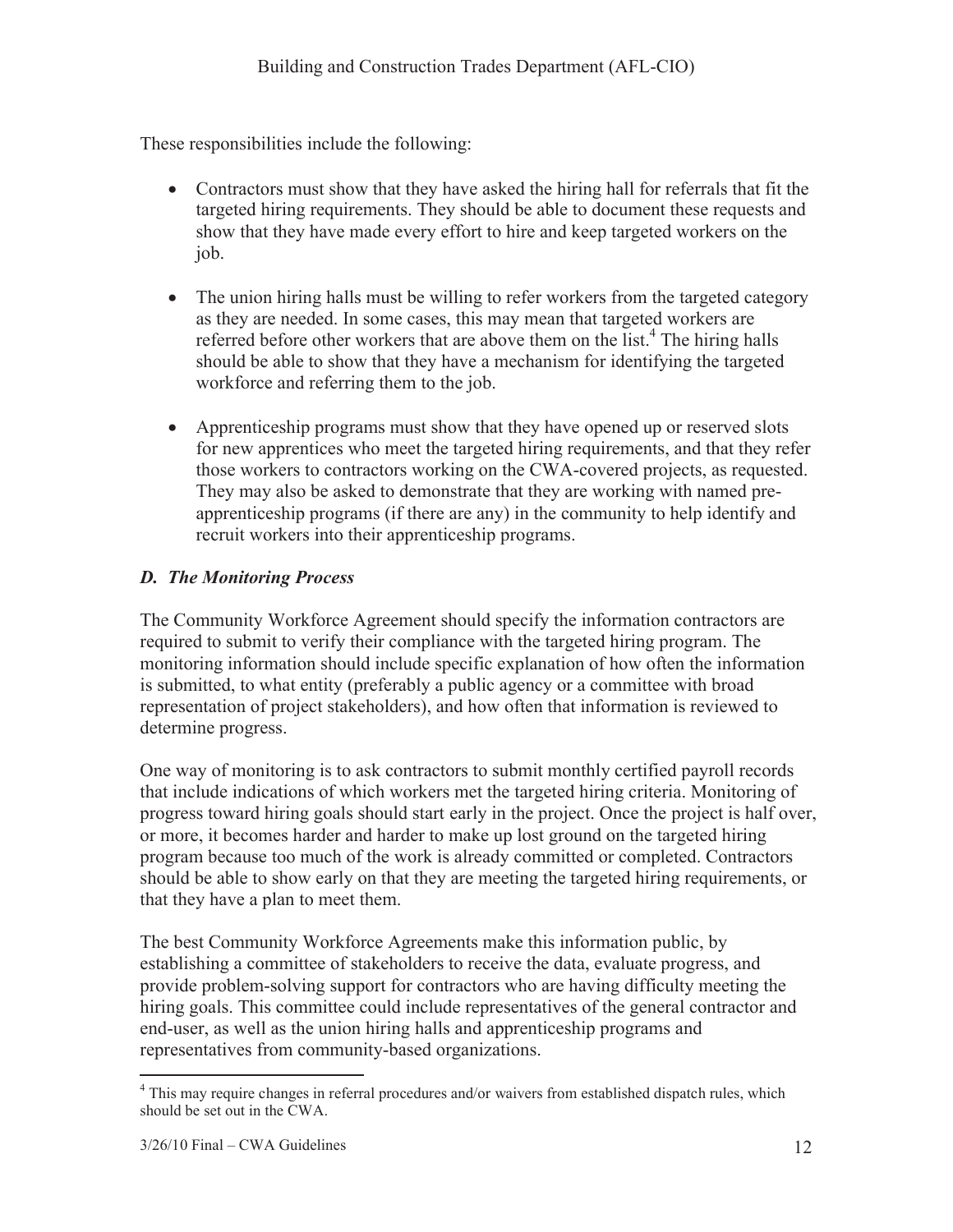This committee may have a direct role in problem-solving on a case-by-case basis with contractors who are not in compliance or are in danger of being out of compliance. When contractors are not in compliance or are in danger of not meeting the hiring goals, the committee could ask them to come to a meeting where committee members help identify obstacles and ensure communication among the entities required to make the program work.

# *E. Accountability Mechanisms and Penalties*

The Community Workforce Agreement should specify penalties for non-compliance with every aspect of the document, including the targeted hiring provision. Good agreements not only penalize contractors for inability to show they have made good faith efforts to comply with the targeted hiring program, but establish a process for debarring from the project contractors with egregious violations of the hiring requirements.

# *What are some examples of good Community Workforce Agreements?*

As already noted, each CWA should be negotiated in a way that is rooted in the particular circumstances of each city and each project. There is no cookie cutter approach to Community Workforce Agreements. At the same time, it may be helpful to review some of the CWAs that have been implemented around the country.

Community Workforce Agreements have been implemented by local government, special quasi-governmental taxing authorities and non-profit organizations in cities across the country. This appendix provides summaries and access to policy language and implementation documents for a wide array of Community Workforce Agreements from across the country. Each agreement includes a specific set of targeted hiring requirements, with its own process for producing, monitoring and reporting outcomes. An electronic version of this page is available at the Partnership for Working Families website [http://www.communitybenefits.org], and includes links to all the documents mentioned in each summary.

Included among these examples is one document – a Memorandum of Understanding between the Building and Construction Trades Council of Greater New York and the New York City Housing Authority – that is not strictly considered to be a CWA, but which contains language that might be helpful in negotiating a Community Workforce Agreement. $5$ 

 $\overline{a}$  $<sup>5</sup>$  Not included in this section is the agreement negotiated in Portland, Oregon, for the Clean Energy Works</sup> Portland Pilot Project. That agreement was described as a "Community Workforce Agreement" by its signatories, but differs in important respects from the CWA concept promoted in this guide. The inclusive process by which that agreement was negotiated, the commitment to constructing pathways into construction careers for under-represented categories of workers, the effort to establish decent labor standards, and the novel idea of including community groups among the signatories are all worthy of attention.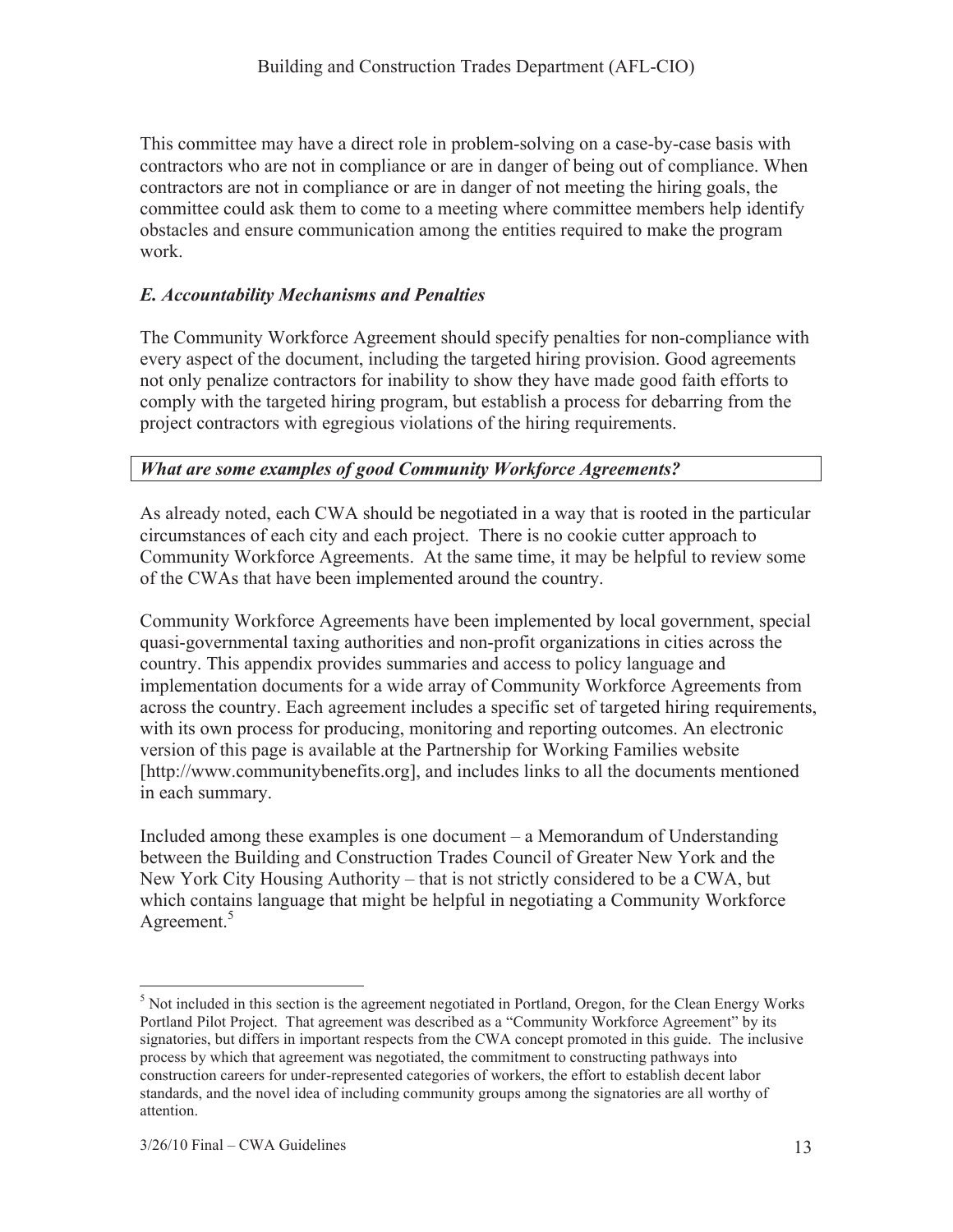It is important to remember that every CWA is developed in relation to unique local conditions. And in many cases, the provisions that are negotiated in any particular agreement represent a compromise for all parties. If you are interested in developing a CWA approach for a specific project or set of projects in your community, these examples and the documents linked to them should provide you with an appreciation of the range of strategies that can be used to negotiate a good agreement that will create high quality jobs while also helping low-income local residents get access to real construction careers.

But please do not use these examples as a transportable template. Some of the approaches outlined here may be better suited to your community than others. A new approach not yet negotiated may better fit your situation. Be sure to consult an attorney to help draft your Community Workforce Agreement, and don't hesitate to contact the Building and Construction Trades Department and Partnership for Working Families (Kathleen Mulligan-Hansel, kmh@communitybenefits.org) if you want help developing a targeted hire program that will work for you.

#### **City of Los Angeles**

In 2001, the City of Los Angeles began construction on the North East Sewer Interceptor, which was constructed under the terms of the city's first Community Workforce Agreement. Since then, the city has negotiated CWAs on a wide range of public works projects, including fire, police and detention center construction as well as sewer extensions. In 2010, six CWAs were in effect, covering over \$375 million in construction value and over 7500 construction jobs. The agreements vary slightly, but tend to require 30-40% of new construction jobs created be filled by residents of neighborhoods adjacent to the project. The agreements establish further requirements that  $10 - 15\%$  of construction work hours be performed by at-risk workers, including workers from poor households and workers with a history of incarceration or receipt of public assistance, among other things.

With almost a decade's worth of experience implementing CWAs, the City of Los Angeles has developed strong relationships with pre-apprenticeship programs that can provide job-seekers ready to work as well as community-based organizations whose recruitment helps fill the workforce pipeline. The City's Bureau of Contract Administration monitors implementation, providing guidance and support for contractors in the system.

#### See CWA language:

- PLA Los Angeles Fire Station 64
- PLA Harbor Replacement Station & Jail
- PLA ATSAC
- PLA Metro Detention Center
- PLA Police Administration Building
- $\n•$  PLA Avenue 45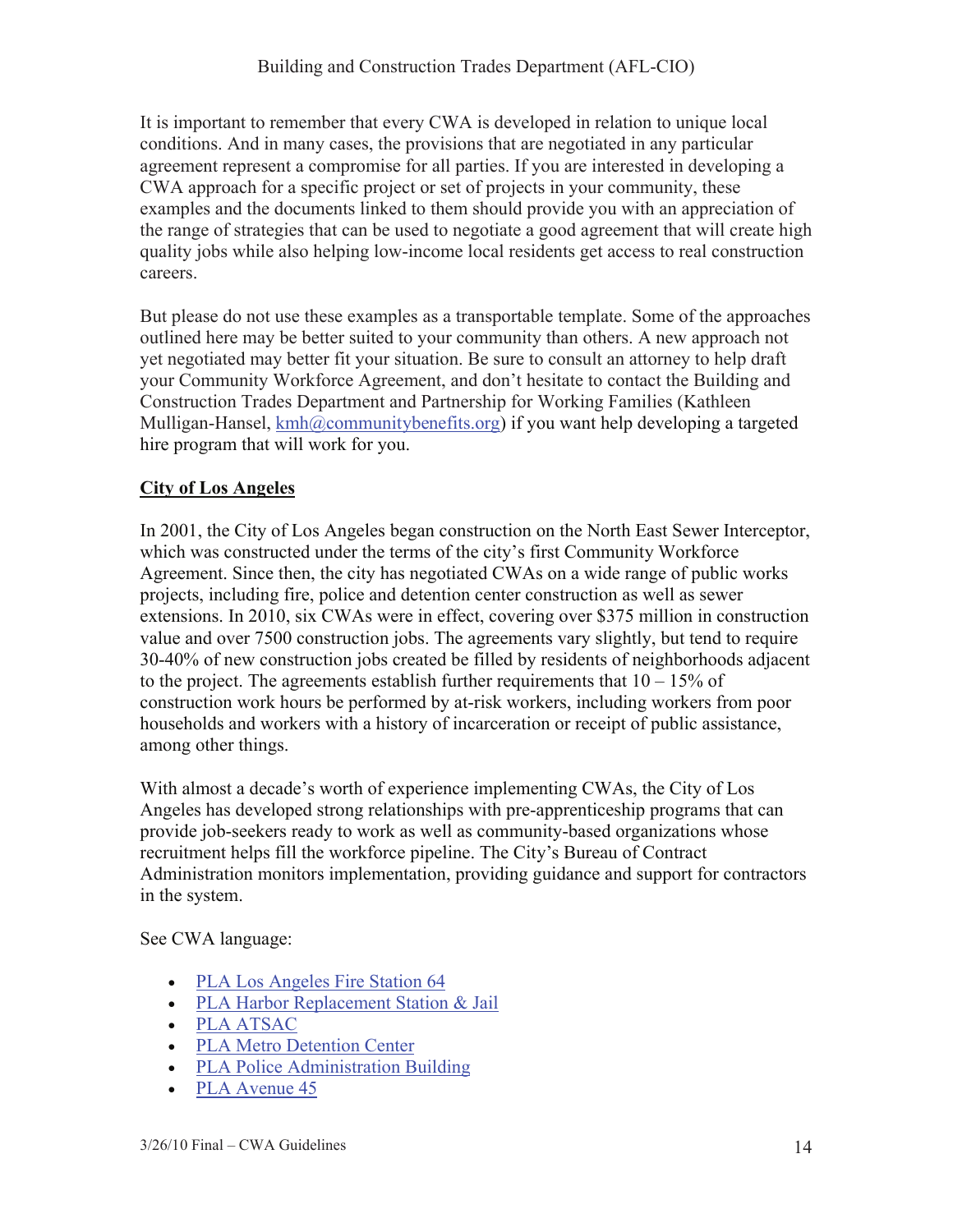Read the Bureau of Contract Administration's guidelines for good faith effort: http://bca.lacity.org/site/pdf/hiring/PLA\_guidelines.pdf

See Outcomes Reported To Date:

- PLA South Los Angeles Fire Station No. 64
- PLA Harbor Replacement Station & Jail
- PLA Hollenbeck Replacement Police Station
- PLA Metro Detention Center
- PLA Police Administration Building
- PLA Police MTD/AISO
- $\bullet$  PLA Avenue 45
- South LA Initiative
- ATSAC System

# **Community Redevelopment Agency of Los Angeles (CRA/LA)**

In 2008, the Community Redevelopment Agency of Los Angeles passed a policy requiring all subsidized redevelopment, and all construction on CRA-owned land, to be performed under the terms of a Community Workforce Agreement. This policy is called the Construction Local Hire/Project Labor Agreement policy.

The policy requires any construction on subsidized projects to be covered by a master project labor agreement negotiated between the CRA and the LA Building and Construction Trades Council. Among the terms of the PLA is a requirement that 30% of all work hours under the agreement be performed by residents of low-income neighborhoods. 10% of the total work hours are reserved for at-risk and hard-to-employ workers.

Read the master PLA: http://www.crala.org/internet-site/Policies/upload/Project%20Labor%20Agreement.pdf

See the CRA's Policy Overview:

http://www.crala.org/internetsite/Policies/upload/Construction%20Careers\_Goals%20and%20Summary.pdf

#### Review the Economic Impact Analysis:

http://www.crala.org/internetsite/Policies/upload/Economic%20Impact%20Analysis,%20Summary%20of%20Key%2 0Findings%202-19-08.pdf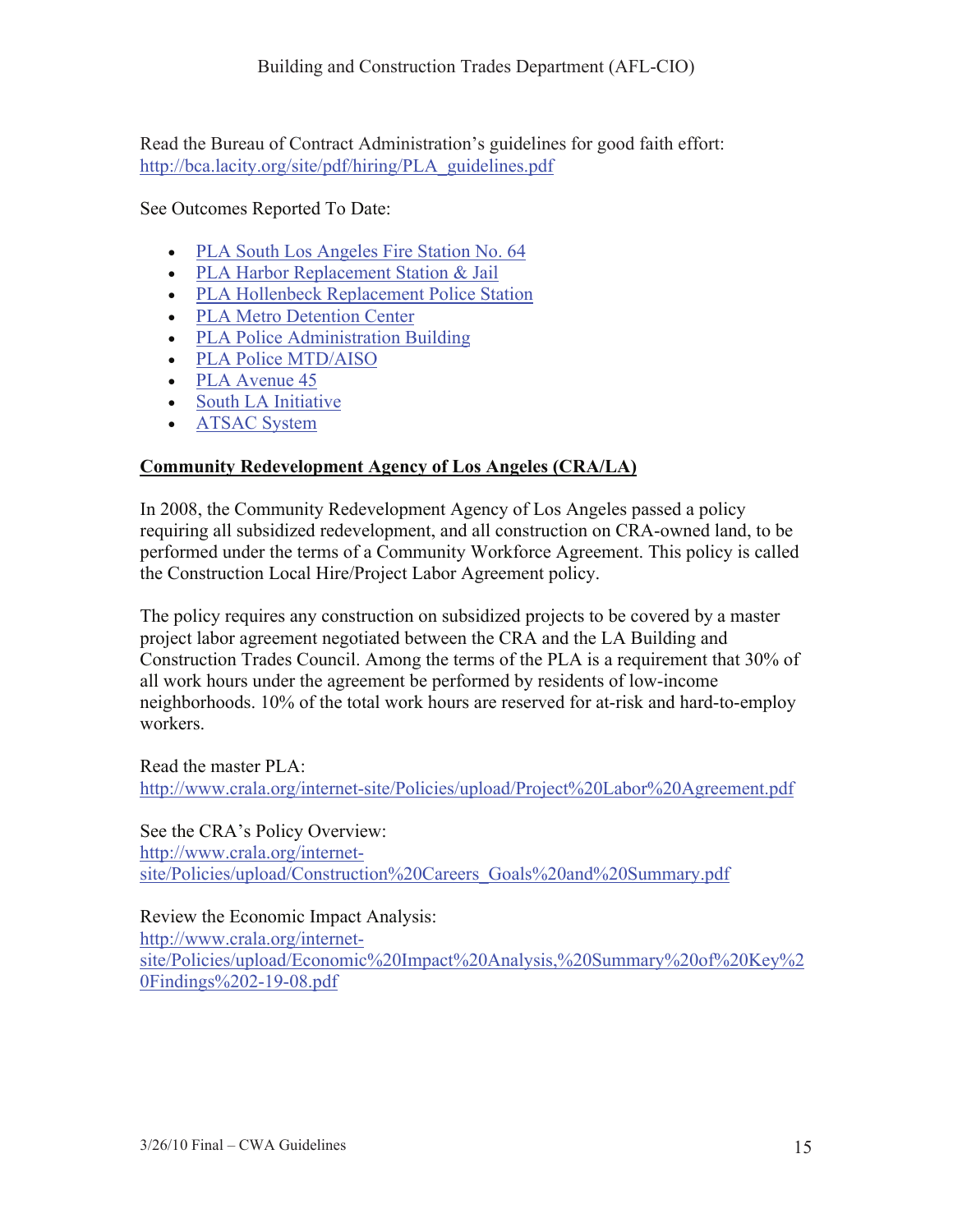#### **Los Angeles Community College District (LACCD)**

In 2001, the LACCD embarked on a comprehensive building program with the goal of upgrading college campuses and implementing a green building and energy efficiency plan. As part of LACCD Builds Green program, the district signed a Community Workforce Agreement covering over \$2.2 billion in new construction, renovation and rehabilitation of existing college infrastructure. The project has already created over 15,000 construction jobs. The PLA requires 30% of work hours on covered construction to be performed by workers that live in the same zip code as the project, with further targeting of some jobs to at-risk job seekers. Under the terms of the agreement, up to 30% of work hours should be performed by apprentices, and half of all apprentices that work on these jobs should be in their first year.

See the CWA language: http://www.buildlaccd.org/bidding\_and\_contracting/content/documents/LaborCompliance/Project\_Labor Agreement-\_version\_02-25-09%5B1%5D.pdf

View the compliance documents: http://www.build-laced.org/bidding\_and\_contracting/index.asp?pg=prr\_gci

#### **Los Angeles Unified School District**

Over \$20 billion in school upgrades and new construction overseen by the LA Unified School District is covered by a Community Workforce Agreement signed in 2003. New construction and renovation of the district's building stock has already created almost 16,000 construction jobs. The CWA requires 50% of the work hours be performed by residents of zip codes served by one of the 8 school districts that make up the unified district. Additionally, the CWA established a goal that 30% of the work be completed by apprentices.

Contractors demonstrate compliance with the targeted hiring provisions by submitting certified payroll records.

The school district also operates a pre-apprenticeship program, We Build, which is overseen by a joint labor-management board and which delivers a 10-week skills and safety training curriculum developed in conjunction with the Building Trades. Though there is no requirement that contractors hire their workforce through We Build, the preapprenticeship program provides a pipeline of trained and oriented workers, many of whom meet the targeting requirements established by the CWA. We Build's training model enables its graduates to better compete with other aspiring apprentices. The program boasts a 90% placement rate.

See the program overview and how it works: http://www.laschools.org/contractor/psa/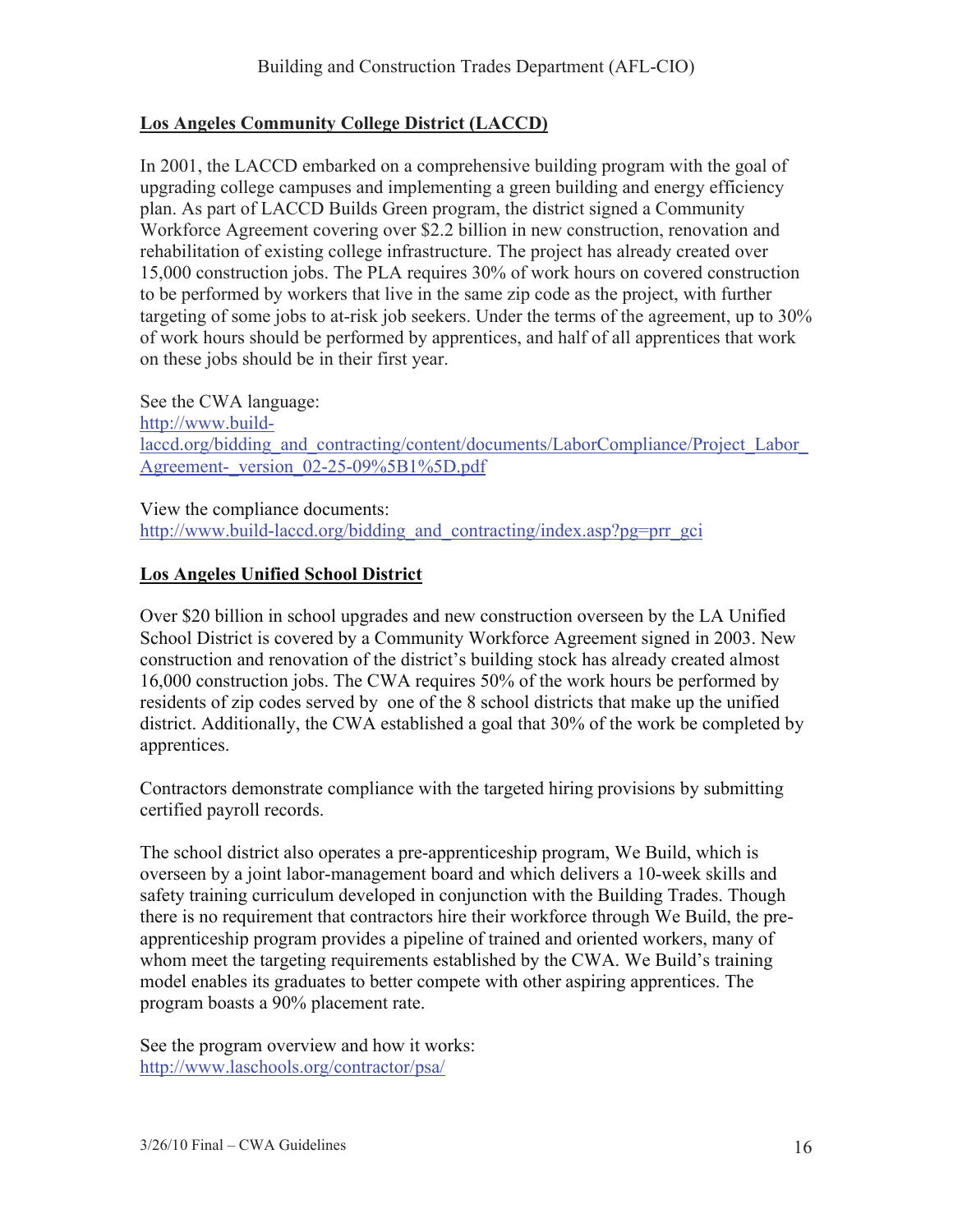View the CWA language:

http://www.laschools.org/contractor/fca/fsfca/download/psa/documents/Project\_Stabilization\_Agreement.pdf

See a PowerPoint overview of the WE Build program: http://communitybenefits.org/downloads/We\_Build\_LAUSD\_Program\_Update.pdf

#### **The Maritime and Aviation Project Labor Agreement for modernization of the Port of Oakland (MAPLA)**

From 2001 - 2008, the Port of Oakland implemented the MAPLA, a project labor agreement covering over a billion dollars' worth of large infrastructure projects at the Port that included strong targeted hiring requirements. Due to broad support from labor and community advocates, the program was aggressively implemented and is still in effect.

The targeted hiring components included:

- $\bullet$  A requirement that 50% of all construction hours be worked by residents of the Port's local impact area, which includes the neighboring communities of Alameda, Emeryville, Oakland and San Leandro;
- A requirement that 20% of all hours worked be performed by apprentices from the local impact area, providing an entry-point into construction careers for new and aspiring construction workers.

The MAPLA laid out a detailed and thorough implementation plan, which included a committee of Port staff, contractors, labor union representatives and community advocates who evaluated each contractor's compliance with these requirements. By 2007, over 31% of all work hours had been performed by local residents, and local resident apprentices had completed 6.2% of all hours worked.

A broad range of labor and community advocates, and the Port management itself, have pronounced this project a success because of the extent to which it encourages collaborative approaches, buy-in from multiple parties, and has in fact resulted in a significant number of new workers in quality construction careers.

See the project language.

Read a brief description of the MAPLA written by the Port of Oakland.

Read the MAPLA Contractor Information Packet.

Read the MAPLA 2006 Progress Report.

Read the MAPLA 2007 Progress Report.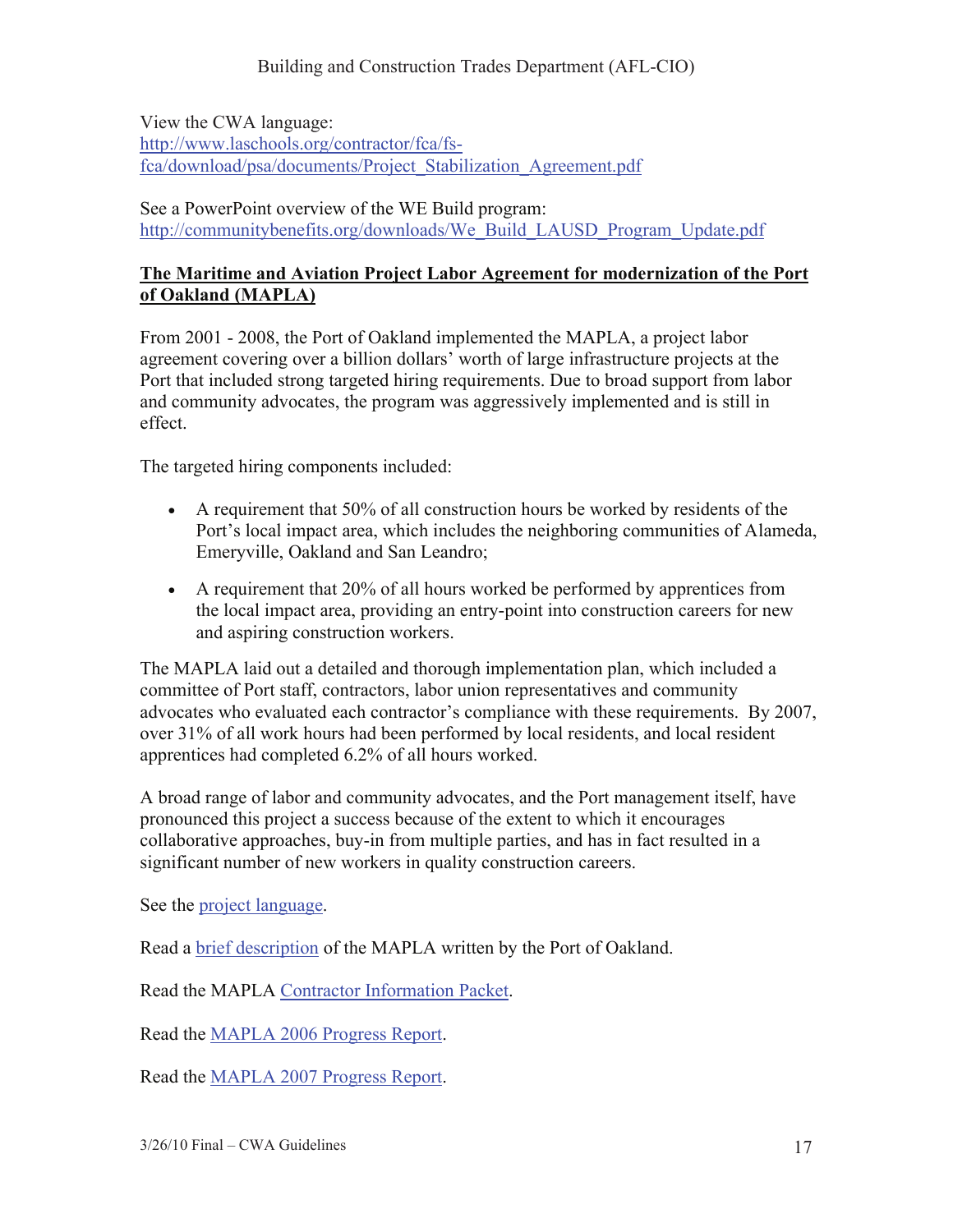Review MAPLA 2007 project summary tables.

Read the MAPLA Social Justice Program 2001 Progress Report.

# **Cleveland University Hospital Vision 2010**

In December 2007, the Cleveland University Hospital entered into a Community Workforce Agreement with the Cleveland Building and Construction Trades Council (CBCTC) for the \$1.2 billion modernization plan they call Vision 2010. The construction project includes construction or upgrading of four major urban facilities as well as expansion of services at suburban hospitals and outreach centers, and is anticipated to create more than 5,200 construction jobs and generate more than \$500 million in wages and benefits.

The CWA establishes as a goal that 20% of work hours be performed by Cleveland residents. Additionally, the agreement recognizes and formalizes the existing relationship between the CBCTC and the pre-apprenticeship curriculum offered to 9-12 grade students at Max S. Hayes Vocational High School, part of the Cleveland Public Schools system. In an attachment to the CWA, the unions agree to participate in development of the curriculum at Max Hayes, and to use reasonable efforts to require contractors and unions to provide jobs to Max Hayes building trades graduates. Furthermore, the trades agree to devote one class of the joint labor-management pre-apprenticeship program, UCIP/ASAP (Union Construction Industry Partnership/Apprenticeship Skill Achievement Program), to Max Hayes building trades graduates. Graduates of UCIP/ASAP receive direct entry into union construction apprenticeships. Those UCIP/ASAP graduates who get into the program by virtue of graduation from Max Hayes high school are to be employed on University Hospital construction projects that are covered by the CWA.

See the Community Workforce Agreement: http://communitybenefits.org/downloads/Cleveland\_University\_Hospital\_PLA.pdf

Learn more about UCIP/ASAP: http://www.ucipconstruction.com/asap.htm

#### **San Francisco Public Utilities Commission Water System Improvement Program (WISPLA)**

The San Francisco Public Utilities Commission (PUC) entered into a Project Labor Agreement with local, regional, and national Building Trades unions covering on-site construction work on a \$4.39 billion Water System Improvement Program initiated to upgrade and strengthen its water delivery system. Construction began in 2007, and is anticipated to continue through 2015. The agreement itself includes only a general statement of principal and commitment to increase the hiring of low-income local residents to perform this construction. Unions and contractors are required to show they have made a good faith effort to hire locally.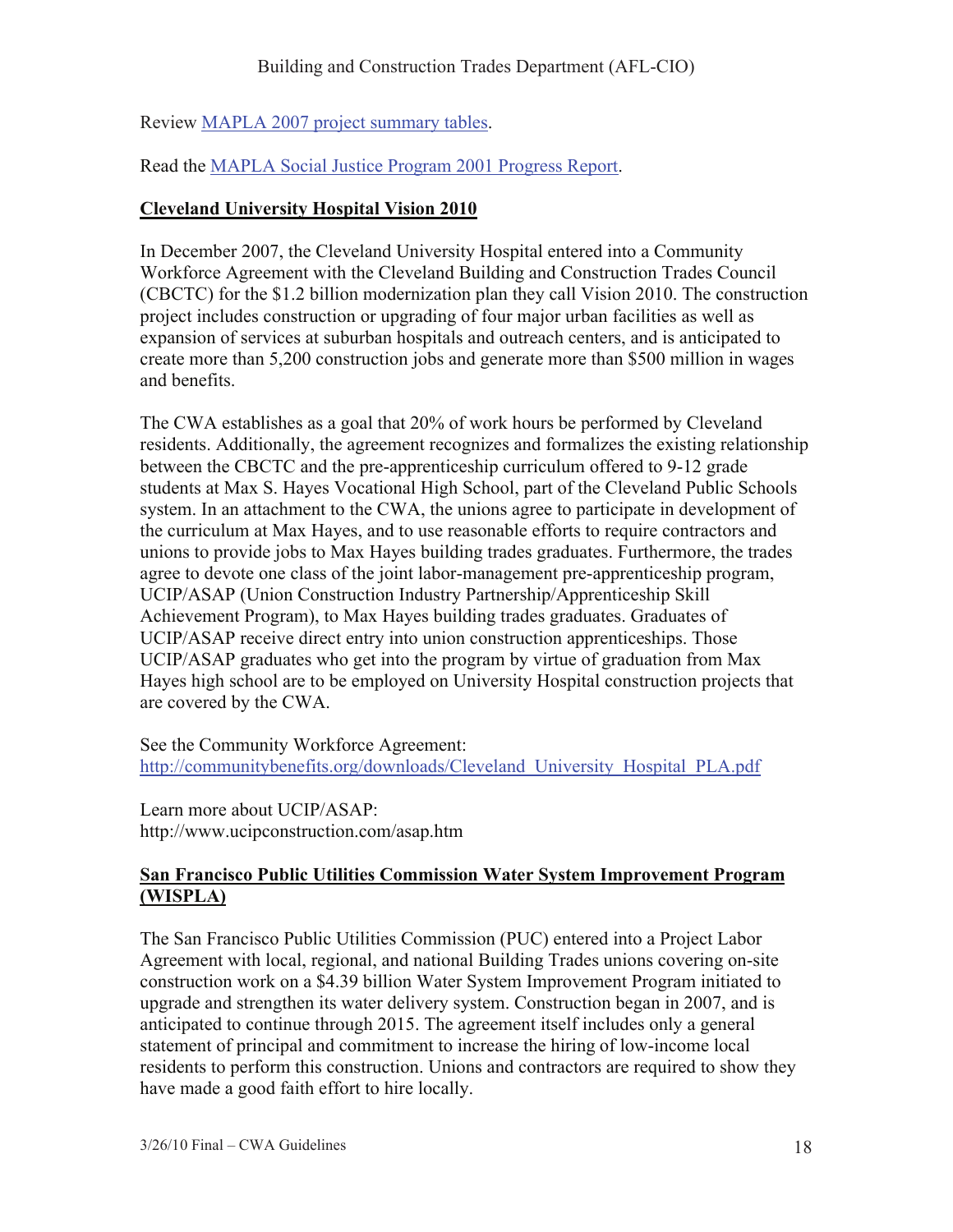However, the PUC has created a detailed apprenticeship and local hiring plan for each construction project initiated under the terms of the PLA. The program as a whole is called the WSIP Local Area Apprenticeship and Employment Opportunities Program.

Contractors submit quarterly data on compliance with the program, and PUC staff compile data and provide updates to contractors and union leaders. The most recent quarterly report covers the fourth quarter 2008 – 09, and shows that 133 San Francisco residents worked on the project, including 16 apprentices and 10 journeymen from the targeted employment category. Targeted residents worked just over 14% of all project hours in this quarter.

Read the CWA and summary: http://communitybenefits.org/downloads/SFPUC\_PLA.pdf http://communitybenefits.org/downloads/SFPUC\_PLA\_summary.pdf

Learn more about the Local Area Apprenticeship and Employment Opportunities Program:

http://communitybenefits.org/downloads/SFPUC\_PLA\_Local\_Program.pdf

See the most recent quarterly reports: http://communitybenefits.org/downloads/SFPUC\_PLA\_Q1.pdf

http://communitybenefits.org/downloads/SFPUC\_PLA\_Q2.pdf

http://communitybenefits.org/downloads/SFPUC\_PLA\_Q3.pdf

http://communitybenefits.org/downloads/SFPUC\_PLA\_Q4.pdf

Go to the San Francisco Public Utilities Commission website: http://sfwater.org/msc\_main.cfm/MC\_ID/15/MSC\_ID/402

# **New York City Memorandum of Understanding**

In November 2009, the City of New York signed a series of project labor agreements that established the parameters of construction on \$6 billion in public projects expected to create over 30,000 construction jobs over four years. The projects covered by these agreements include:

- Renovation and rehabilitation of city-owned buildings;
- Eleven large-scale new construction projects, including the Police Academy and a branch library, among others;
- Funding for renovation and rehabilitation of New York Public Schools, overseen by the New York City School Construction Authority; and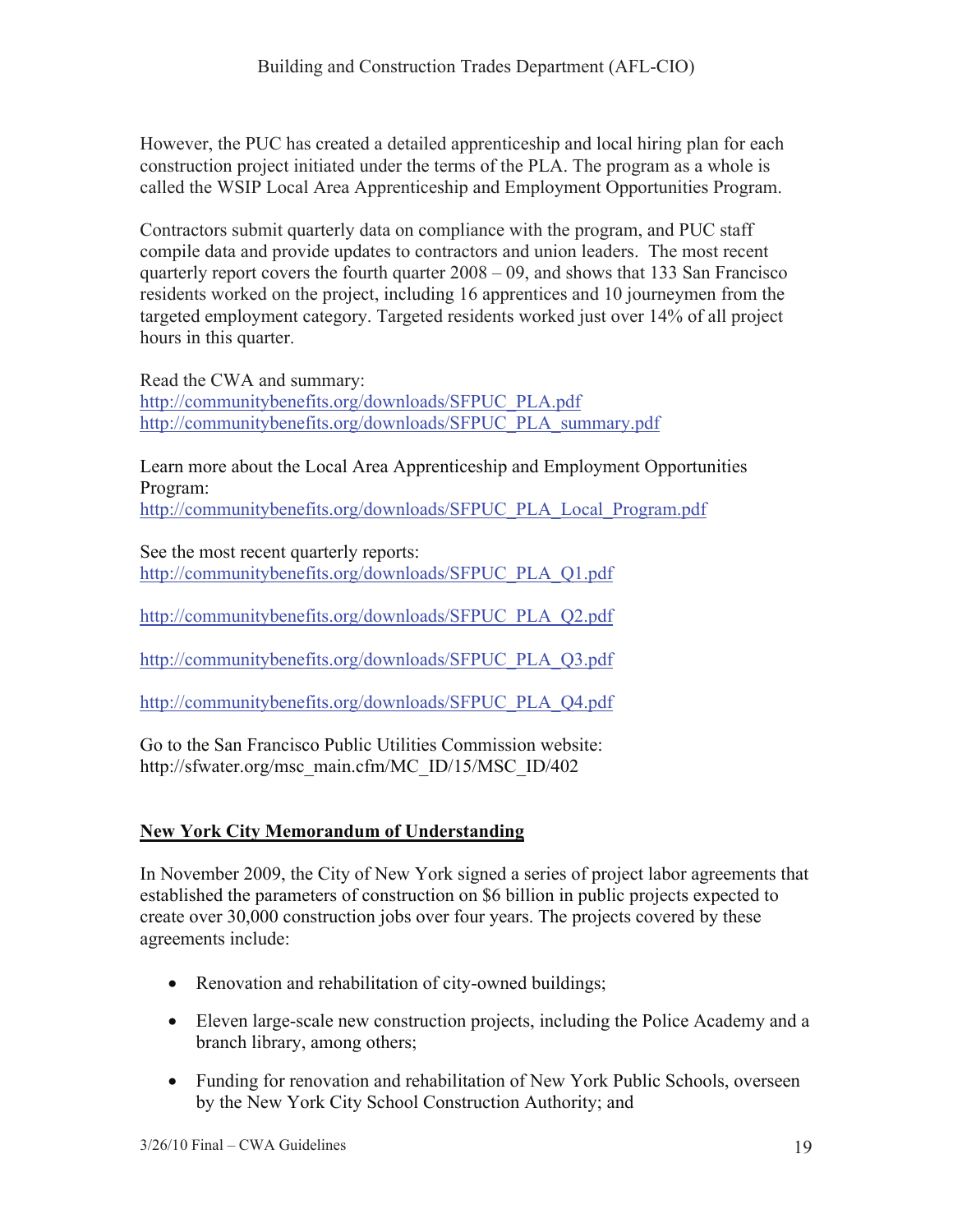• Renovation and rehabilitation of water systems facilities controlled by the New York City Department of Environmental Protection.

These project labor agreements do not meet the strict definition of a community workforce agreement, because the agreements themselves do not include targeted hiring requirements. But they are relevant because the Building and Construction Trades Council negotiated and signed a separate but related Memorandum of Understanding (MOU) with the City which lays out the terms of a well-designed and fully detailed initiative to increase access to construction careers opportunities for low-income city residents.

The MOU establishes a direct-entry system, which means that affiliated trades agree to reserve a percentage of their available apprenticeship slots for qualified candidates who also fit into a targeted hiring category. The MOU operates on the theory that these PLAs will create new apprenticeship slots, and a percentage of those slots should be filled by NY residents, especially job-seekers from low-income communities, veterans and communities of color.

The MOU specifically includes the following:

- $\bullet$  A broad goal that 45% of new apprentice slots be filled by New York City residents including public high school graduates, veterans, women, housing authority and section 8 residents, and adults in need of economic opportunity;
- A commitment that affiliated unions will reserve apprenticeship slots for direct entry of these groups, meaning that qualified apprenticeship candidates who are also member of one of these named groups have an easier time getting into an apprenticeship program;
- A requirement that the city's joint labor management organization produce an annual report showing progress made toward this goal; and
- Creation of a Construction Committee with representation from the building trades, community, and various city agencies designated to provide a forum for assessing progress and developing solutions to obstacles that may arise.

See the Project Labor Agreements: *http://www.bteany.com/*

Read the MOU:

*http://www.bteany.com/media/media/2009/09Memorandumof%20UnderstandingwithN YC.pdf*

The Building and Construction Trades Council of Greater New York maintains a preapprenticeship program that prepares public high school students and housing authority residents for building trades apprenticeships.